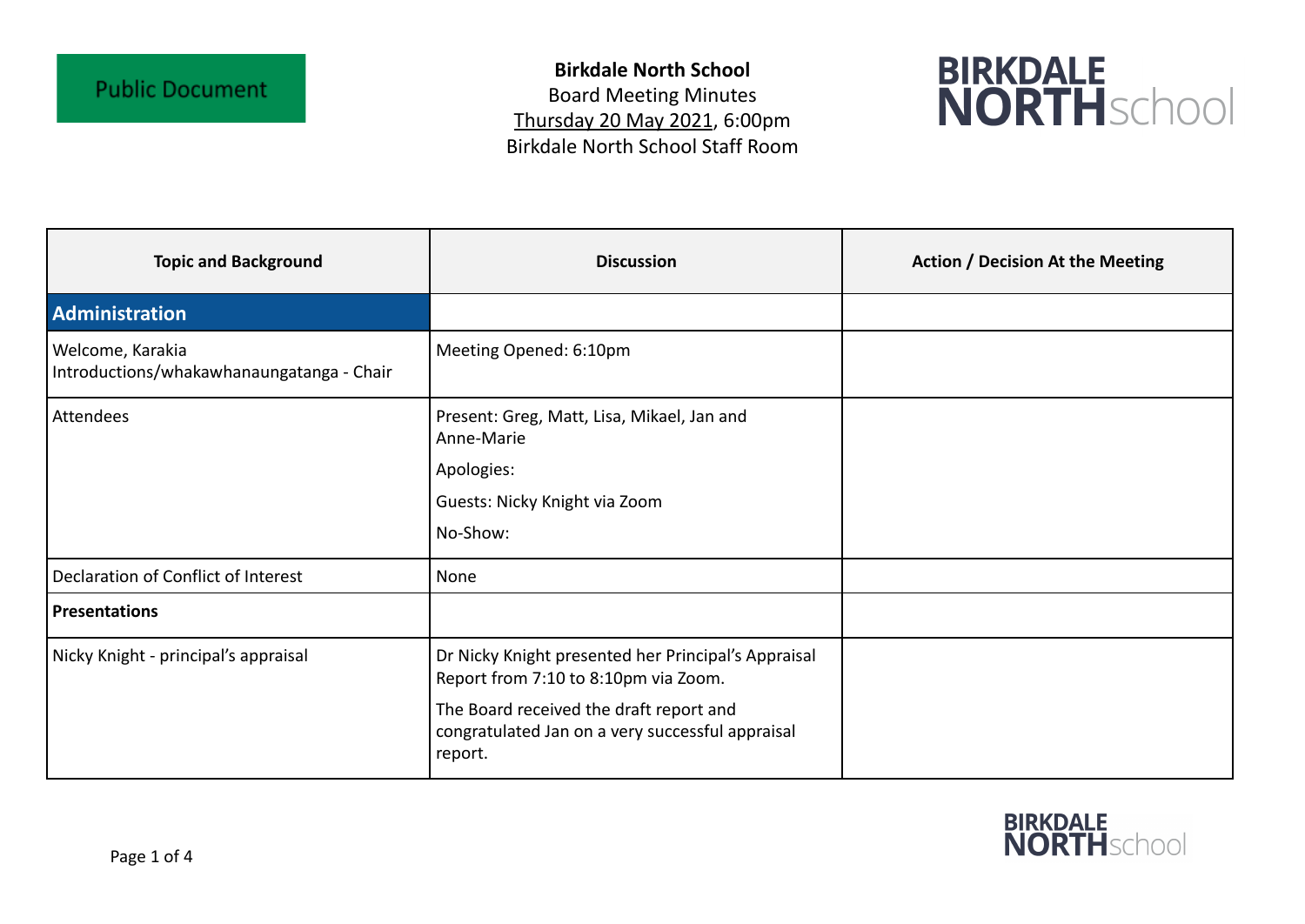| <b>Approval of Previous Minutes</b>                                                                                    | Minutes to be approved:                                                                                                                                                                                                                                    | Motion: That the minutes from the meeting held<br>on 8th April 2021 be passed as true and correct.<br>Moved: Greg Second: Carried: All<br><b>Action:</b><br>Greg will update the Minutes from the last<br>meeting to clarify 2 points. |
|------------------------------------------------------------------------------------------------------------------------|------------------------------------------------------------------------------------------------------------------------------------------------------------------------------------------------------------------------------------------------------------|----------------------------------------------------------------------------------------------------------------------------------------------------------------------------------------------------------------------------------------|
| Approval of previous in-committee minutes                                                                              | Minutes to be approved:                                                                                                                                                                                                                                    | Motion: That the minutes from the in-committee<br>meeting held on 8th April be passed as true and<br>correct.<br>Moved: Greg Second: Carried: All                                                                                      |
| <b>Financial Report - 10 minutes</b><br>Monthly review of the financial report, financial<br>statements and creditors. | Financial Report will be carried over to the next<br>meeting.                                                                                                                                                                                              | Motion: That all lawful creditors be paid.<br>Moved: Greg Second: Carried: All                                                                                                                                                         |
| Principal                                                                                                              |                                                                                                                                                                                                                                                            |                                                                                                                                                                                                                                        |
| <b>Principal's Report - 10 minutes</b><br>Monthly Principal's Report                                                   | Refer to Principal's Report<br>Te Rito, Urgent Response Funding and the Warrior<br>Kids Programme was briefly highlighted.<br>Jan is continuing to work with The Springboard Trust<br>as part of her leadership role.<br>Proposal for school camp for 2021 | Motion: That the Principal's report be adopted.<br>Moved: Greg Second: Carried: All<br><b>Action:</b><br>Motion: That the Board approves the proposal for<br>the school camp later in the year.<br>Moved: Greg Second: Carried: All    |

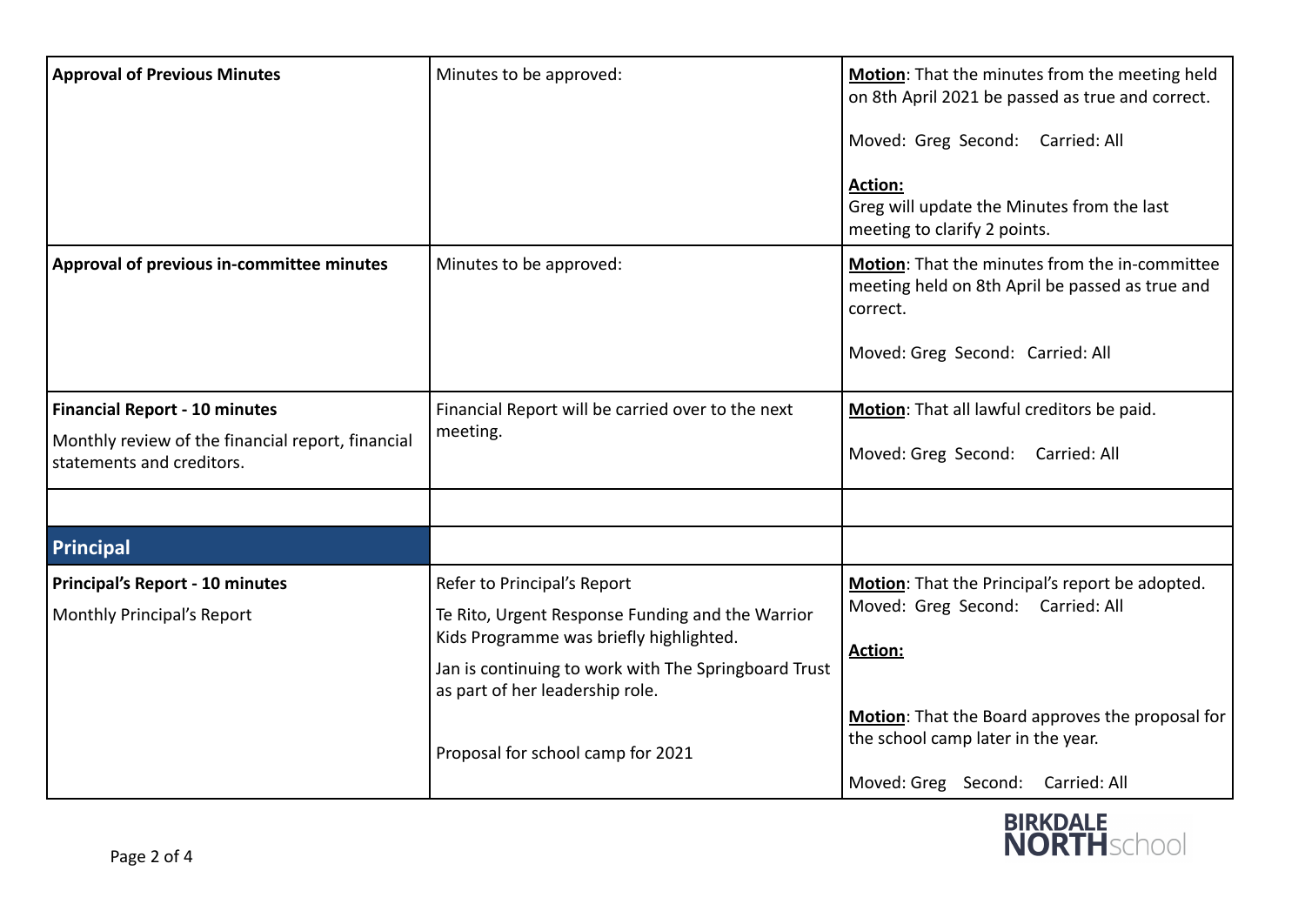| Item<br><b>ESOL report</b>                                                                                                      | Brief discussion of the ESOL report.                                                                                                                                             |                                                                                                                                  |
|---------------------------------------------------------------------------------------------------------------------------------|----------------------------------------------------------------------------------------------------------------------------------------------------------------------------------|----------------------------------------------------------------------------------------------------------------------------------|
| <b>Strategic Decisions/Policy</b>                                                                                               |                                                                                                                                                                                  |                                                                                                                                  |
| Item<br>Schedule of delegations                                                                                                 | Professional advice given related to updating the<br>schedule of delegations was explained.<br>This is still being worked on.                                                    | <b>Action:</b><br>Greg will work on this to present for the next<br>meeting.                                                     |
| <b>Item</b><br>SchoolDocs policy reviews:<br>Protected Disclosure,<br>Reporting to Parents on Student Achievement,<br>Visitors. | Policy reviews<br>We have comments to refer to. Will cover next<br>meeting.                                                                                                      | <b>Action:</b><br>Notify the community in the school newsletter<br>that we have policies to review.                              |
| <b>Strategic Discussion</b>                                                                                                     |                                                                                                                                                                                  |                                                                                                                                  |
| Item<br>Property committee.<br>Create.<br>Who is on it?<br>Roles, responsibilities, reporting to the board.                     | Property committee - Jan and Greg want to be on<br>the property committee. Mikael would be keen to be<br>on the committee if he can Zoom into parts of the<br>property meetings. | Action:<br>Minutes of the property meetings will be added<br>to the supporting documents before each<br>scheduled board meeting. |
| <b>Health and Safety</b>                                                                                                        |                                                                                                                                                                                  |                                                                                                                                  |
| Any issues to raise?                                                                                                            | None to raise outside of the principal's report                                                                                                                                  |                                                                                                                                  |
| General                                                                                                                         |                                                                                                                                                                                  |                                                                                                                                  |